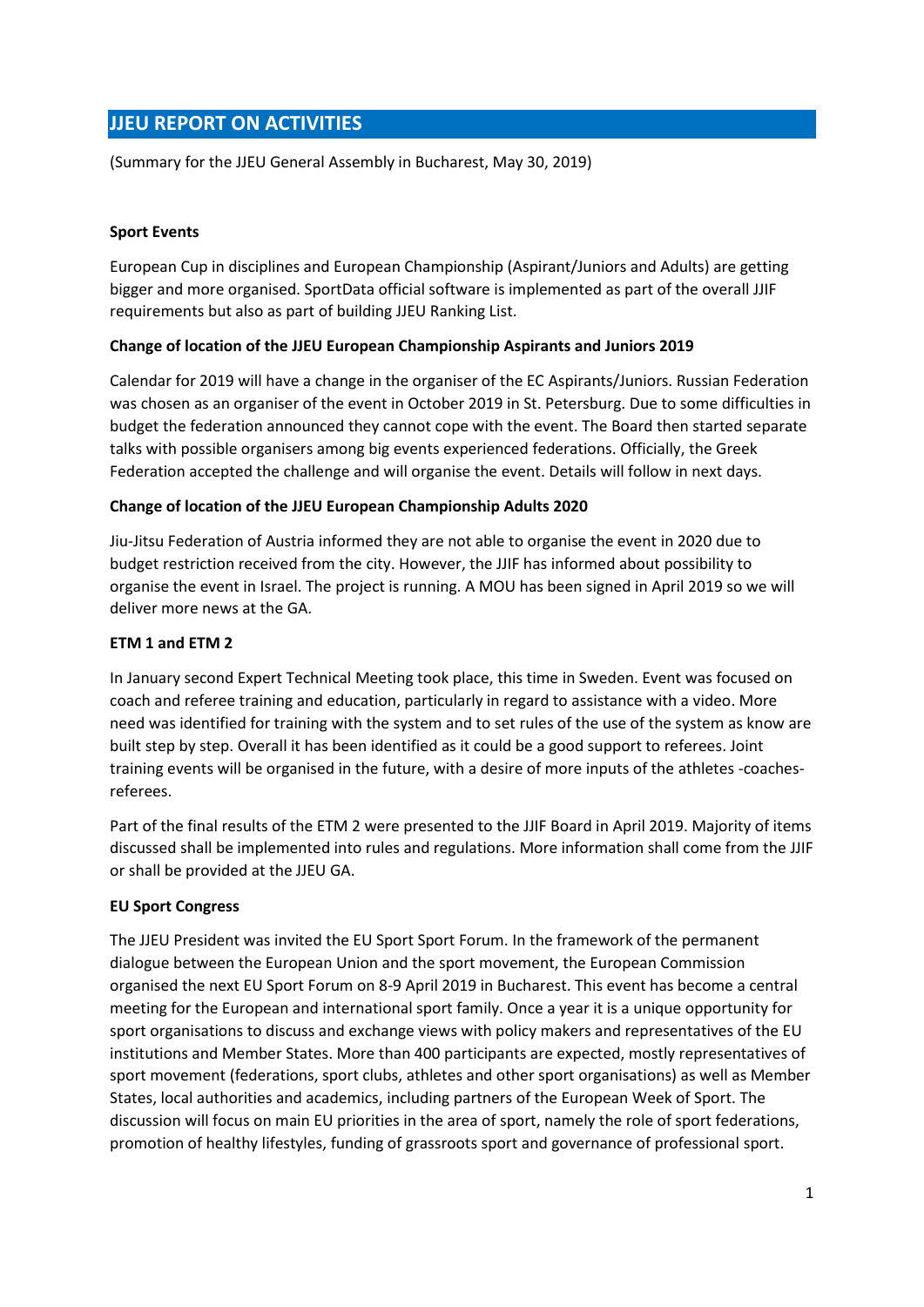## **EUSA meeting**

During EU Sport Forum in Bucharest separate meetings took place with EUSA (European University Sport Association) President and General Secretary with aim to increase cooperation and inclusion of ju-jitsu into EUSA activities and events. In July EUSA Combat Games are organised in Zagreb where judo, karate, tae-kwon-do and kick-boxing are presenting. A meeting in announced at that time to discuss future cooperation on European level.

## **EOC meeting and visit to Minsk EOC Games**

During EU Sport Forum in Bucharest separate meetings took place with the European Olympic Committee President (EOC). As representatives of the JJEU are invited to European Games in Minsk in June 2019, discussion focused on preparation of presentations and meeting agenda, as well as possible participation of ju-jitsu et EOC Games. Until know all options are opened so it is not identified which discipline, how many categories etc. can be included into next edition of EOC Games. That will be part of the talks.

At the moment Board is preparing video materials and documents for presentations.

## **European Fair Play Movement**

#### **Ju-Jitsu with Tolerance and Fair Play**

**Paris, France, 27.4.2019.** European Fair Play Movement (EFPM) and Ju-Jitsu European Union (JJEU) signed a Memorandum of Understanding (MOU) during special ceremony at Paris Open Grand Slam ju-jitsu tournament. With MOU, EFPM and JJEU declared a joint venture in matters of sports, tolerance and Fair Play.

The EFPM is a non-governmental association joined by the National Fair Play Organization of the majority of the European countries. It`s main aim is the promotion of the ethical values of sports in the broadest sense, in sport activities and in daily life at European level.

JJEU has been promoting Fair Play for many years, especially with promotion of Fair Play Trophy awards at biggest European tournaments, including championships and events. In the history of Fair Play Trophies awardees were not only athletes but also officials and team doctors. In 2019, for the first time, an annual "Christian Blareau Fair Play Award" for excellence in ethics and Fair Play was awarded for year 2018.

As Mr Christian Hinterberger, EFPM President, and Mr Robert Perc, JJEU President, stated later, signed MOU is an end of a preparation process and, as such, a promise for future development and contribution to fair play movement.

#### **Christian Blareau Fair Play Award for 2018**

**Paris, France, 27.4.2019.** Lukas Bombik from Germany, athlete in Fighting System. He received a Fair Play Award at European Championship 2018, on June 3 2018 as a member of a Germany Team. At a Team competition at EC, the opponent Duez Wout from Belgium was injured during the fight and surrender a fight. Lukas was not blamed for the injury. After medical intervention Lukas helped and assist athlete, in need for assistance because of the injury, off the mat and even stayed a bit longer with him, showing compassion and interest of his wellbeing beyond expectations. Additionally, other